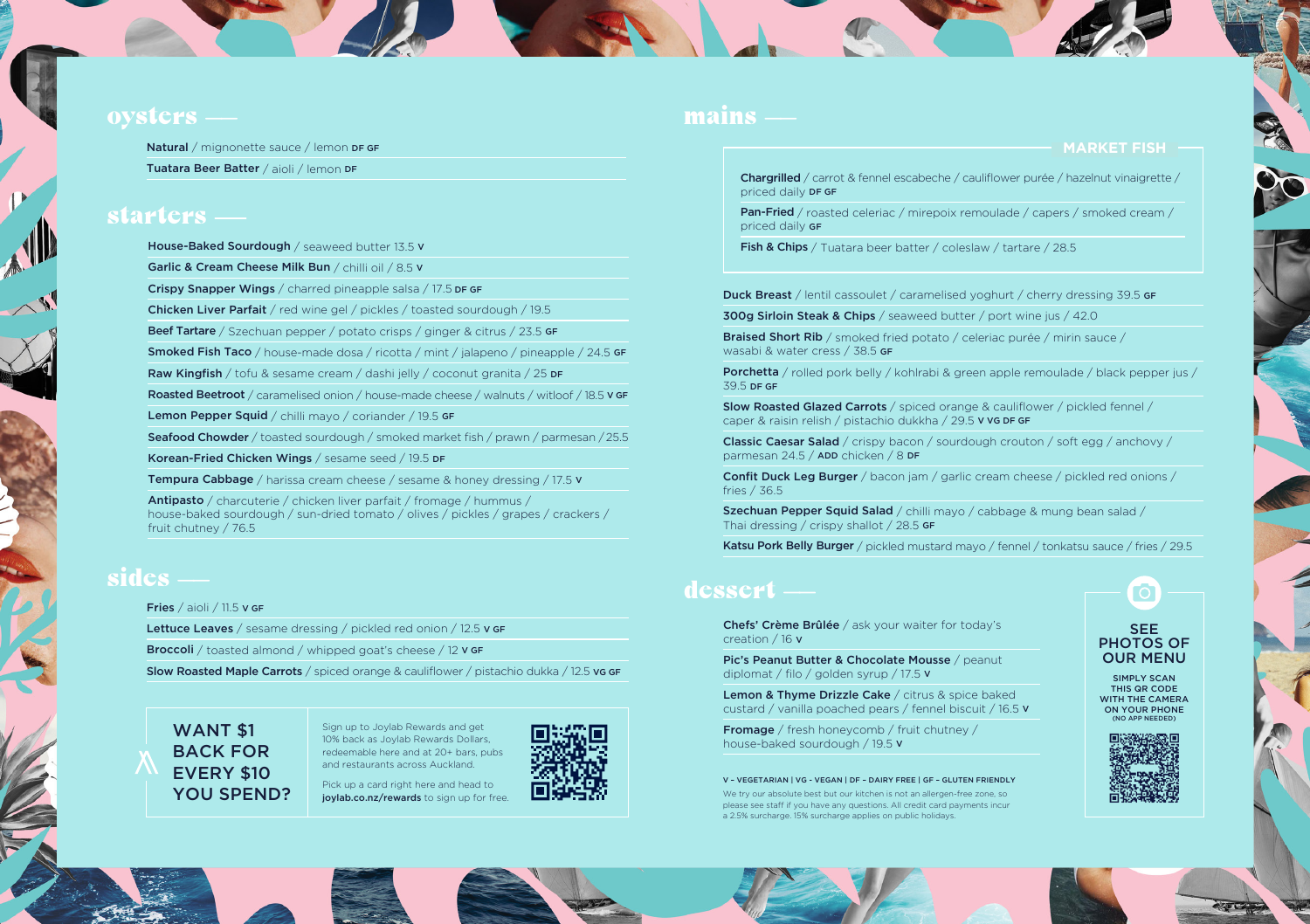# **little** nippers

#### **12 YEARS & UNDER**

### mains -

Fish & Chips / tomato sauce / 12.5 Chicken Burger / cheese / fries / 14.5 Chicken & Vegetables / grilled chicken / jus / 14.5 DF GF Grilled Ham & Cheese Toastie / fries / tomato sauce / 12.5

## dessert ——

Nutella Chocolate Brownie / chocolate ice cream / 9.0 V Lemon Cake / vanilla ice cream / 9.5 v Ice Cream Scoop / vanilla OR chocolate / 3.0 per scoop V

## drinks ——

glass 4.5 / pint 6.2

Coca Cola / Coke Zero / Sprite / L&P / Fanta / Ginger Beer / Ginger Ale / Soda / Tonic

V – VEGETARIAN | DF – DAIRY FREE | GF - GLUTEN FRIENDLY

We try our absolute best but our kitchen is not a gluten-free zone, so please chat to our team if you have any questions.





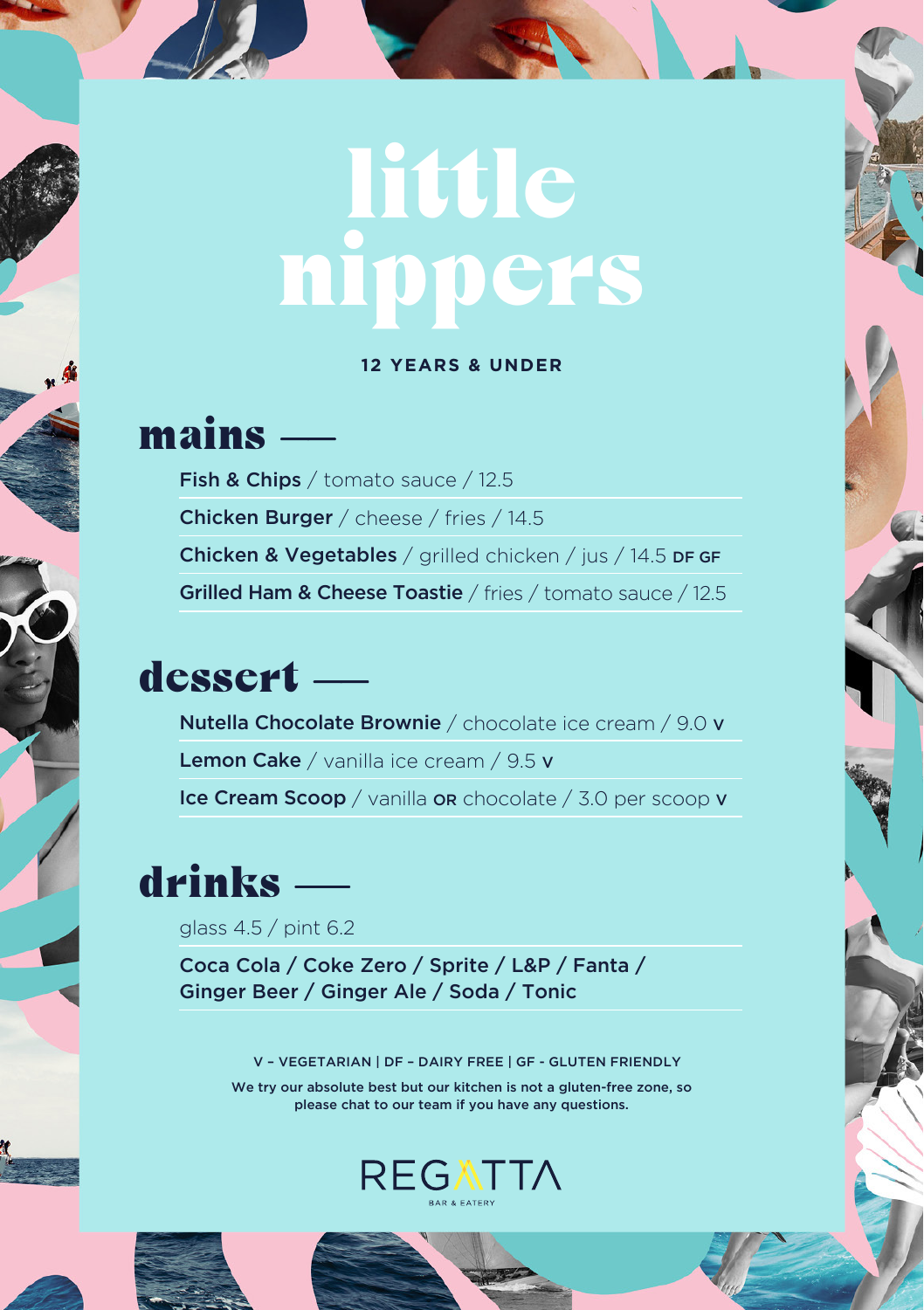

# beer **& cider —**<br>DRAUGHT

| Heineken                       |
|--------------------------------|
| Heineken Light 2.5%            |
| Tiger                          |
| Tuatara Pilsner                |
| Tuatara APA                    |
| Tuatara IPA                    |
| Tuatara Hazy Pale Ale          |
| Monteith's Original Ale        |
| Monteith's Wayfarer Pilsner    |
| Monteith's Golden Lager        |
| Export Gold                    |
| Export 33                      |
| Monteith's Crushed Apple Cider |

### BOTTLES & CANS

| Heineken                                         |
|--------------------------------------------------|
| Heineken Light 2.5%                              |
| Heineken 0.0%                                    |
| Tiger Crystal                                    |
| Monteith's Black                                 |
| Export Citrus 0.0%                               |
| Orchard Thieves Berry Cider                      |
| Club Setter Seltzer - Tropical                   |
| Club Setter Seltzer - Watermelon &<br>Strawberry |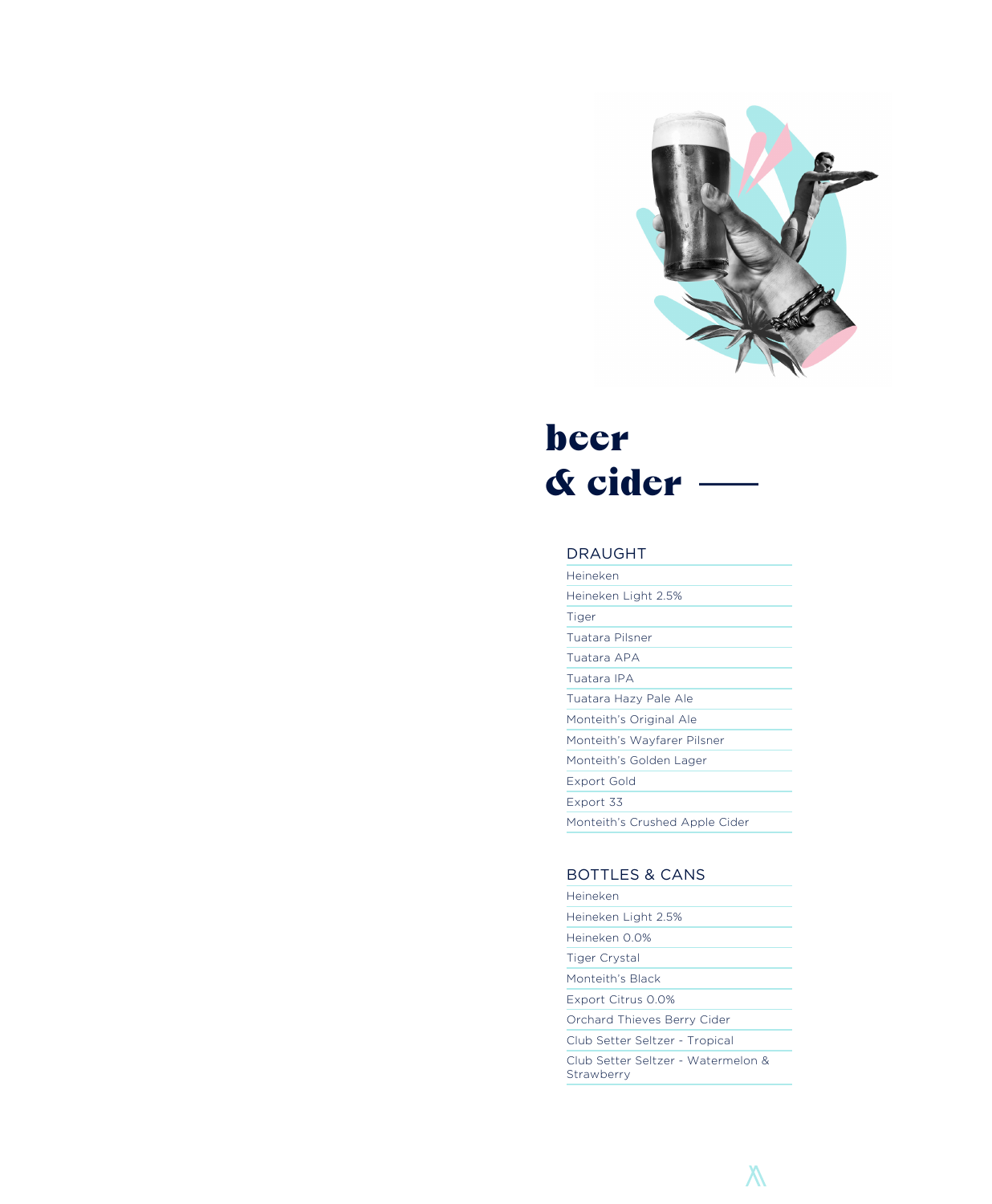# $\text{cocktail} \longrightarrow \text{spirits} \longrightarrow$

#### Mojito (on tap) / all 15 classic / passionfruit / blueberry / strawberry / raspberry

Cosmopolitan Vladivar vodka / triple sec / cranberry / lime / 15

Tommy's Margarita El Jimador Reposado tequila / agave nectar / lime / 15

Dark & Stormy Black Magic rum / Angostura bitters / lime juice / ginger beer / 15

#### Long Island Iced Tea

City of London gin / Vladivar / El Jimador Blanco / Flor de Caña / triple sec / lemon / Coke / 15

Vanilla Sky Kahlua / Absolut Vanilia vodka / espresso / 19

Peach Mimosa Mionetto prosecco / peach / 12

Strawberry Jack Early Times bourbon / Jack Daniels Honey / pineapple / lemon / strawberry / 16

Rhubarb Rumble Warner's Rhubarb gin / Yellow Chartreuse / rhubarb bitters / lime / 18

Storm Cloud Scapegrace Black / St. Germain / lemon / egg white / 18

#### Kir Royal

Mumm Cordon Rouge / Crème de Cassis / Scapegrace Black / 22



#### GIN

#### All premium gins are served with your choice of premium tonic

Beefeater / Beefeater 24 / Beefeater Blood Orange / Beefeater London Pink / Black Robin / Blind Tiger / Bombay Sapphire / Boodles / The Botanist / Bulldog / Caorunn / Dorothy Parker / Ginarte / Gin Mare / Gordon's London Dry / Graham Norton / Graham Norton Irish Pink / Hayman's London Dry / Hayman's Old Tom Dry / Hayman's Sloe 30ml / Hendrick's / Juno Extra Fine / Larios / Lighthouse / Malfy Arancia / Malfy Originale / Malfy Limone / Malfy Rosa / Martin Miller Original / Method & Madness / Monkey 47 Dry / Monkey 47 Sloe / Nouaison / Pickering's / Portobello Road No. 171 / Scapegrace / Scapegrace Black / Silent Pool / Sipsmith / Tanqueray / Tanqueray No. Ten

#### Choose your tonic

Fever-Tree Aromatic / Fever-Tree Elderflower / Fever-Tree Indian Light / Fever-Tree Indian / Fever-Tree Mediterranean / Schweppes 1783 Cucumber / Schweppes Salted Lemon

#### TEQUILA

El Jimador Blanco / El Jimador Añejo / El Jimador Reposado / El Jimador Añejo 1800 Reserva / Herradura Reposado / Herradura Añejo / Café Patron XO / Patron Silver / Agavero

#### VODKA

Absolut Blue / Absolut Elyx / Absolut Vanilia / Belvedere / Blue Duck / 42 Below Feijoa / Crystal Head / Finlandia / Grey Goose / Vladivar / Wairewa Honey & Chilli / Bison Grass Zubrowka

#### BOURBON

Early Times / Jack Daniel's / Jack Daniel's Gentleman Jack / Jack Daniel's Gentleman Jack Single Barrel / Jim Beam / Jim Beam Black Label / Knob Creek / Maker's Mark / Old Forester / Woodford Reserve

#### SCOTCH / WHISKY / WHISKEY

Arbelour Highland Single Malt 10yo / Bowmore 12yo / Canadian Club / Chivas Regal 12yo / The Famous Grouse /

Glenfiddich / The Glenlivet 12yo / Jameson / Isle of Jura 10yr / Laphroaig 10yo / Mars Iwai / Mars Cosmo / Strathisla Single Malt 12yo / The Ardmore / Toki Suntory / Tullibardine 228 Burgundy Finish / Whyte and MacKay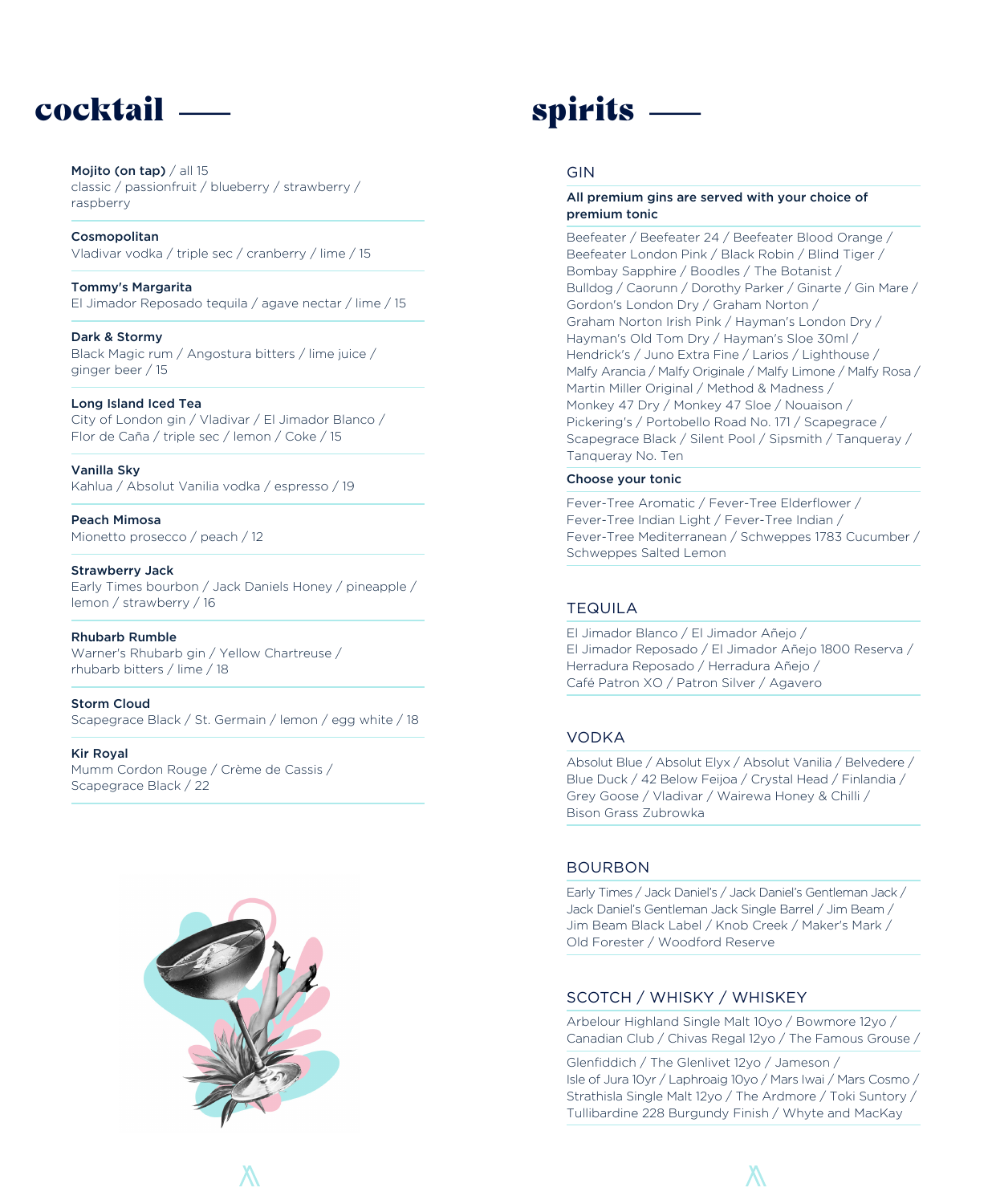#### RUM

Appleton Signature / Beenleigh Copper Pot / Beenleigh Double Barrel 5yo / Flor de Caña / Dos Maderas Double Aged 10yo Reserve / Kraken Black / Malibu / Mt Gay Eclipse / Mt Gay Extra Old / Plantation Dark / Pusser's British Navy / Pyrat XO Reserve / Sagatiba Pura / Stolen Gold / Stolen Dark / Stolen White

#### APERITIF

Aperol / Campari / Dolin Vermouth Blanc / Dolin Vermouth Dry / Dolin Vermouth Rouge / Lillet Blanc / Pimm's / Pernod

#### BRANDY

Calvados / St Remy VSOP

#### COGNAC

Boissignac Armagnac / Hennessy VS / Martell VS / Remy Martin VSOP / Darroze 12yo

#### LIQUEURS

Baileys / Bénédictine / Chambord / Chartreuse Framboise / Cointreau / De Kuyper Crème De Cacao White / De Kuyper Crème De Cacao Dark / De Kuyper Blue Curacao / De Kuyper Mango / De Kuyper Crème De Cassis / De Kuyper Cherry / De Kuyper Crème De Menthe / De Kuyper Peach / Disaronno / Drambuie / Frangelico / Galliano / Galliano White Sambuca / Galliano Black Sambuca / Galliano Amaretto / Glayva / Jack Daniels Honey / Kahlua / Lochan Ora / Malibu / Maraska Maraschino Liqueur / Metaxa Ouzo / Midori Melon / Mure Sauvage / Pallini Limoncello / Sourz Apple / Southern Comfort / St. Germain / Tia Maria

#### SHERRY & PORT

De Bortoli 12yo Tawny Port / Dow's 10yo Tawny Port / Quinta De La Rosa Tawny Port / Valdespino Amontillado Sherry / Valdespino Pedro Ximenz El Candado Sherry

#### DIGESTIF

Amaro Montenegro / Fernet Branca

# Spirits — mocktails —

#### MOCKTAILS

Peach Sunset / grenadine / peach nectar / lemonade / 9

Mojito Limeaid / lime juice / fresh mint / sugar syrup / soda / 10

Ginger Mule / lime / cane sugar / fresh mint / ginger beer / 10

Mango Colada / mango & apple nectar / pineapple / coconut cream / 11

# refreshments -

#### San Pellegrino Sparkling 500ml 7 / 1L 11.5

Acqua Panna Still 500ml 7 / 1L 11.5

Soft Drinks / Coke / Coke Zero / Sprite / L&P / Fanta / Soda / Schweppes Ginger Beer / Schweppes Ginger Ale / Schweppes Indian Tonic / glass 4.5 / pint 6.5

Red Bull / Original / Sugar Free / Tropical / 6.5

Juice / apple / orange / cranberry / grapefruit / pineapple / mango & apple / peach & apple / tomato / glass 5 / pint 7

#### T2 TEA

English Breakfast / Earl Grey / peppermint / green / lemongrass & ginger / Tutti Fruity / 4.5

#### COFFEE

Short black / long black / Americano / flat white / cappuccino / latte / mochaccino / macchiato / 5

#### SPECIAL COFFEE

Chai Latte / sweet OR spicy / 4.7

Hot Chocolate / 5

Vienna / 6

Affogato / vanilla ice cream / double espresso / 10.5

ADD / Baileys / Kahlua / Tia Maria / Frangelico / Jameson / Drambuie / 9.5

ADD / hazelnut / caramel / vanilla / 1